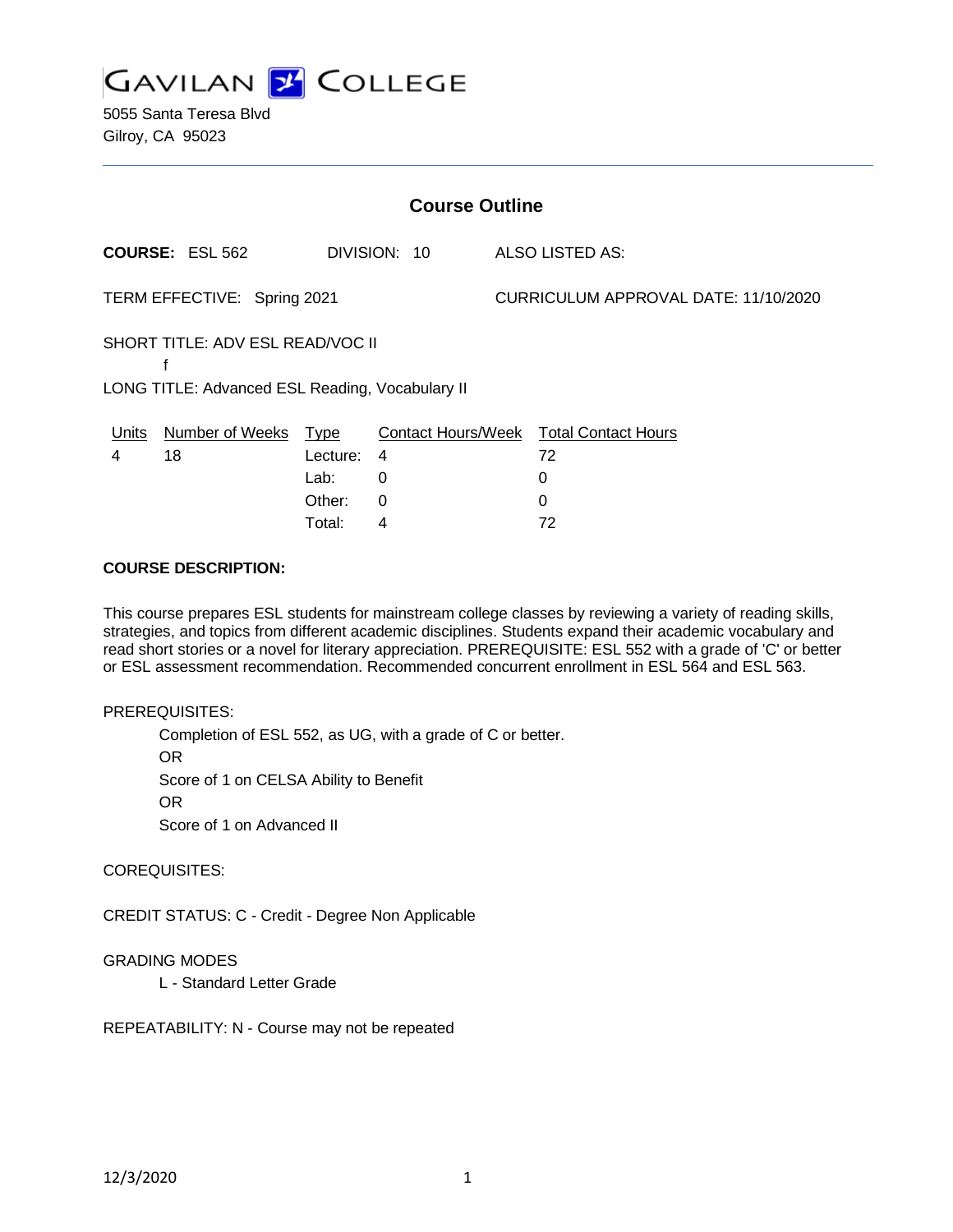SCHEDULE TYPES:

- 02 Lecture and/or discussion
- 05 Hybrid
- 71 Dist. Ed Internet Simultaneous
- 72 Dist. Ed Internet Delayed

# **STUDENT LEARNING OUTCOMES:**

1. Analyze and interpret the form, style, and specific strategies utilized in an academic or literary text. Measure of assessment: Whole and small-group discussion, written response, tests Year assessed, or planned year of assessment: 2014 Institution Outcome Map: 1. Communication, 2. Cognition, 5. Aesthetic Responsiveness, 6. Personal

Development and Responsibility

2. Use context clues to guess at the meaning of new vocabulary.. Measure of assessment: Classroom discussion, quizzes, tests Year assessed, or planned year of assessment: 2014 Institution Outcome Map: 1. Communication, 2. Cognition, 6. Personal Development and Responsibility

3. Summarize and paraphrase parts of readings and use the summaries/paraphrases to explain a personal viewpoint.

Measure of assessment: Tests, written response, logs

Year assessed, or planned year of assessment: 2014

Institution Outcome Map: 2. Cognition, 3. Information Competency, 4. Social Interaction, 6. Personal Development and Responsibility

# **CONTENT, STUDENT PERFORMANCE OBJECTIVES, OUT-OF-CLASS ASSIGNMENTS**

Curriculum Approval Date: 11/10/2020 - **DE MODIFICATION ONLY** WEEK 1 4 HOURS CONTENT: Students are assessed to determine reading comprehension and speed. They are given an overview of the course including the materials to be used, the course objectives, and in-class and out-ofclass procedures and assignments. HOMEWORK: Students read through the packet of sample readings from different academic content areas and short literary pieces to get an overview of the types of readings that will be encountered and the kinds of skills that will be practiced. STUDENT PERFORMANCE OBJECTIVES: Determine reading speed and comprehension level. Recognize the role of the reader and the importance of generating background knowledge. Distinguish between academic and literary text and the reading strategies employed with each. Practice skills such as reading critically, asking questions, understanding sequence, pinpointing and extracting main ideas and details, expressing and supporting opinions, defining, annotating, making double entry notes, keeping a vocabulary journal, and using an English dictionary.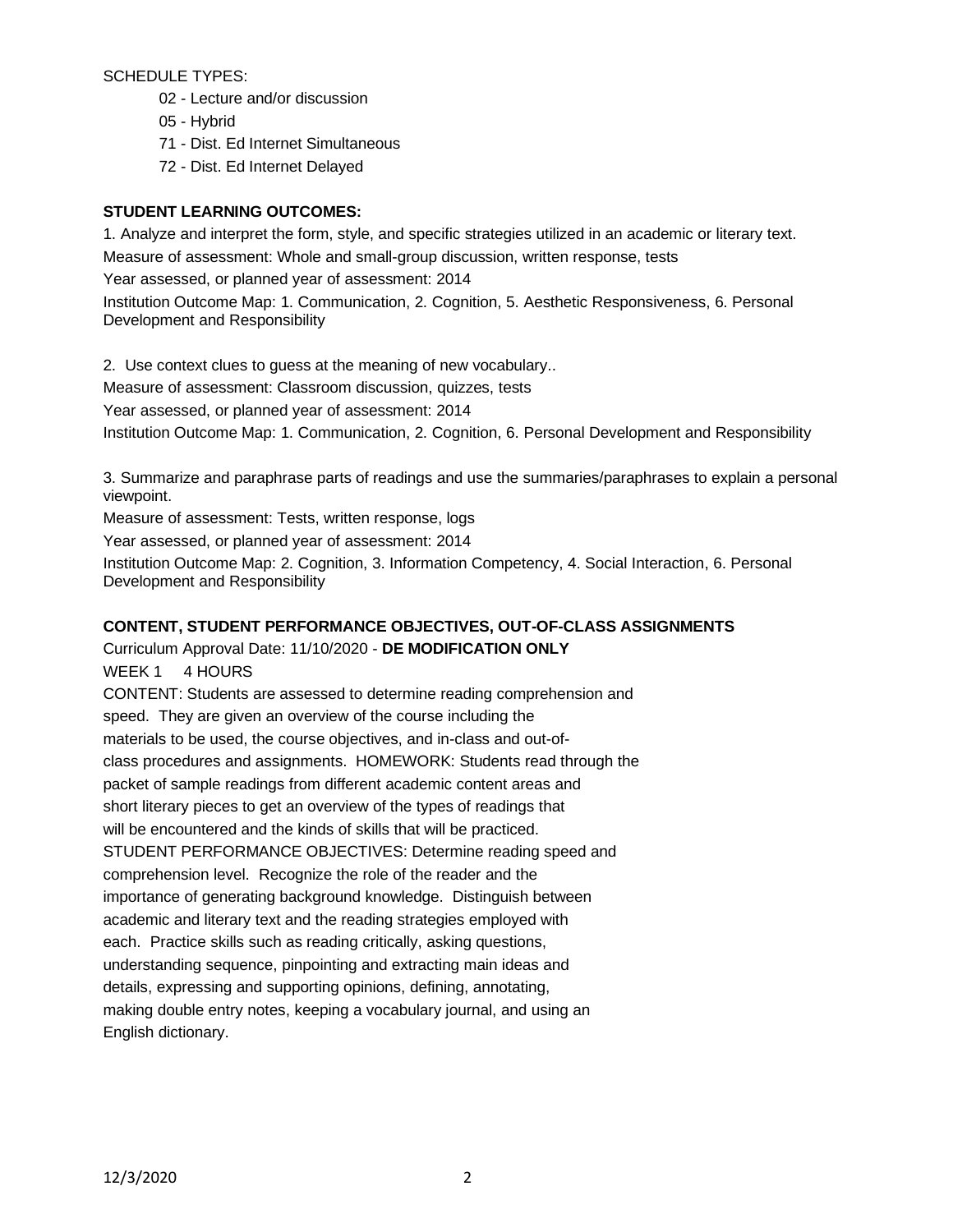## WEEK 2-3 8 HOURS

CONTENT: Students work within one academic content area such as ecology, business, biotechnology, geology, cultural studies, archeology, psychology, sociology, or other academic area. Students read several selections and practice reading strategies such as using context clues to understand unfamiliar vocabulary and concepts, and identifying word parts, word families, connectors, antecedents, and parts of speech as a means to improve overall comprehension. They practice critical thinking skills such as identifying patterns of organization, differentiating main ideas from details, and making inferences and using examples to support opinions. They also read a timed selection with the goal of increasing speed and fluency. Finally, as a way of preparing for mainstream academic classes, they read and respond to a textbook selection from another Gavilan College class that addresses the same content. HOMEWORK: Students read and complete the exercises in their textbook, use their dictionaries to aid their comprehension, participate in class discussions and exercise correction, and begin their vocabulary journal. They also read a sample reading from a mainstream class. STUDENT PERFORMANCE OBJECTIVES: Become immersed in common academic vocabulary, concepts, and ways of presenting the material in the academic content area used. Apply different reading strategies to the understanding of the readings and make inferences. Familiarize themselves with mainstream college course readings. Increase reading efficiency and speed. WEEK 4 4 HOURS

CONTENT: In the literature component, students read a short story. They learn the elements of the short story, the historical events that influenced its development and life of a specific author. Students analyze the story and the major characters, chart the development of the story including setting, plot, conflict, climax, and resolution; discuss theme and author's tone; apply understanding of historical period and genre to themes in the story. HOMEWORK: Students read the story, prepare analysis for class discussion, and answer text questions. STUDENT PERFORMANCE OBJECTIVES: Recognize the elements of the short story. Define the connection between literary genre and history. Read a literary piece and appreciate its purpose, theme(s), and use of language.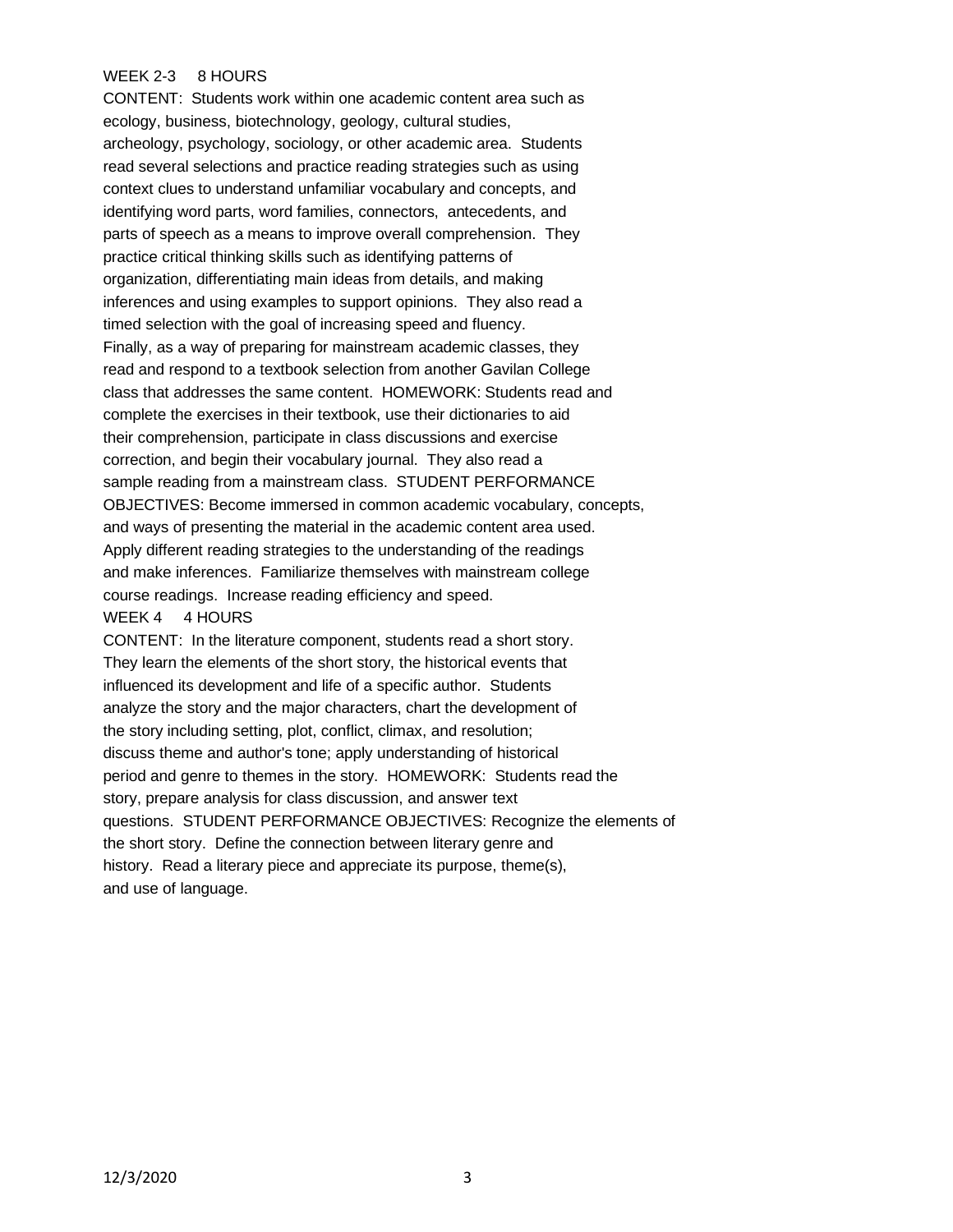## WEEK 5-6 8 HOURS

Students work within one of the academic areas listed in weeks 2-3. In addition to the skills listed in weeks 2-3, students distinguish between facts, non-facts, and interpretations; they learn appropriate content terminology; identify the pattern of organization used in the content area readings; and respond in writing to issues presented in the readings. HOMEWORK: Students read and complete the exercises in their textbook, use their dictionaries to aid their comprehension, participate in class discussions and exercise correction, and continue working on their vocabulary journal. They also read a sample reading from a mainstream class. STUDENT PERFORMANCE OBJECTIVES: Become immersed in the content-specific vocabulary, concepts, and ways of presenting the material in the academic area used. Apply different reading strategies to the understanding of the readings and make inferences. Recognize patterns of organization. Distinguish between facts, non-facts, and interpretations. Express personal viewpoints in writing on reading issues. Familiarize themselves with mainstream college course readings. Increase reading efficiency and speed. WEEK 7 4 HOURS

CONTENT: In the literature component, students read a second short story. They review the elements of the short story and discuss the historical events that influenced its development and the life of a specific author. Students analyze the story and the major characters, chart the development of the story including setting, plot, conflict, climax, and resolution; discuss theme and author's tone; and apply understanding of historical period and genre to themes in the story. HOMEWORK: Students read the story, prepare analysis for class discussion, and answer text questions. STUDENT PERFORMANCE OBJECTIVES: Recognize the elements of the short story. Define the connection between literary genre and history. Read a literary piece and appreciate its purpose, theme(s), and use of language.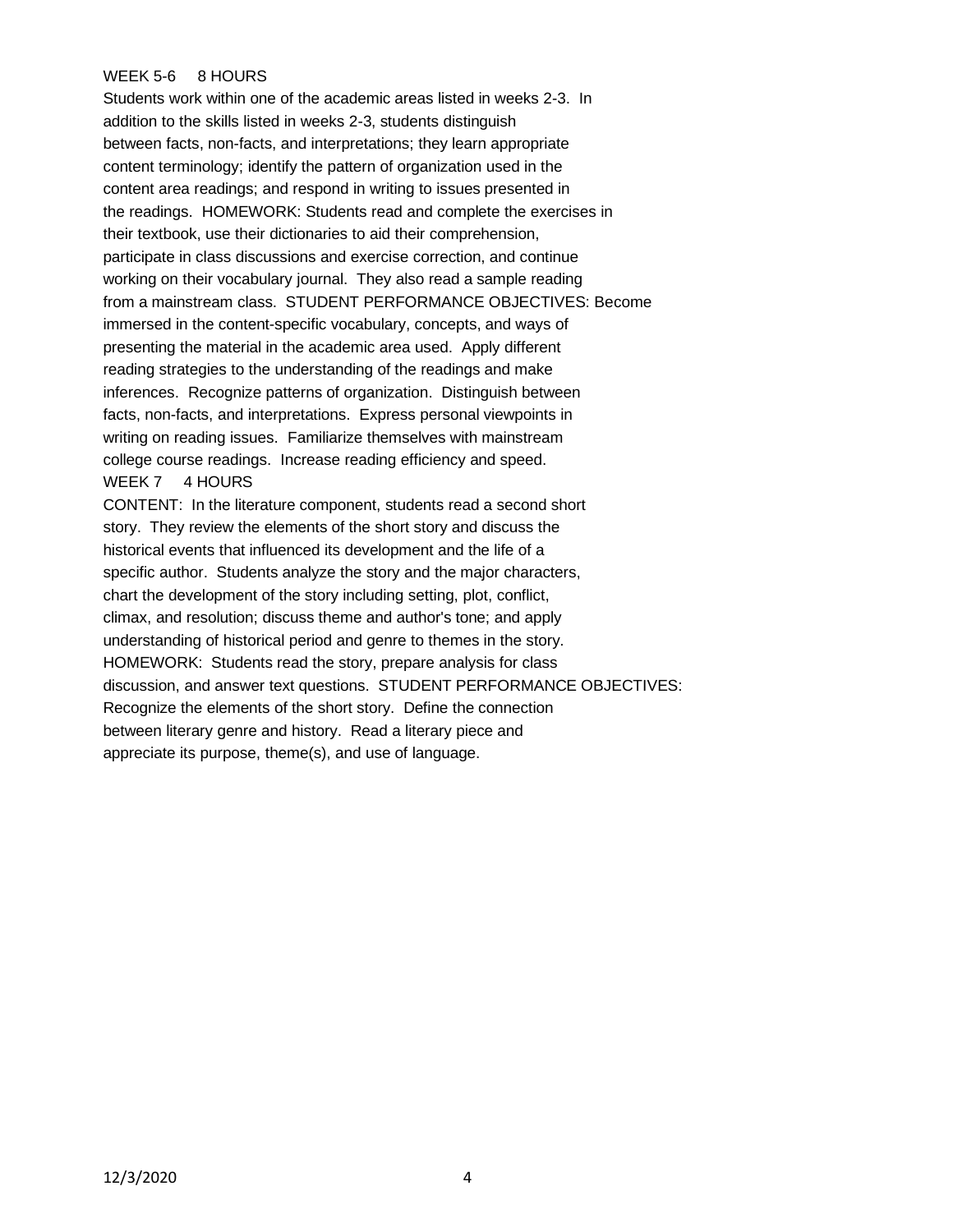## WEEK 8-9 8 HOURS

CONTENT: Students work within one of the academic areas listed in weeks 2-3. In addition to the skills listed in weeks 2-3 and 5-6, students outline class readings, recognize the logical sequence of steps and/or events, and compare and contrast ideas presented in the readings. HOMEWORK: Students read and complete the exercises in their textbook, use their dictionaries to aid their comprehension, participate in class discussions and exercise correction, and continue working on their vocabulary journal. They also read a sample reading from a mainstream class. STUDENT PERFORMANCE OBJECTIVES: Become immersed in the contentspecific vocabulary, concepts, and ways of presenting the material in the academic area used. Apply different reading strategies to the understanding of the readings and make inferences. Recognize patterns of organization. Distinguish between facts, non-facts, and interpretations. Express personal viewpoints in writing on reading issues. Compare and contrast ideas in the readings. Familiarize themselves with mainstream college course readings. Increase reading efficiency and speed.

#### WEEK 10 4 HOURS

CONTENT: In the literature component, students read a short play. They learn the basic elements of drama and the historical events that influenced its development and life of a specific author. Students analyze the drama and the major characters, chart the development of the story line including setting, plot, conflict, climax, and resolution; discuss theme and author's tone; and apply understanding of historical period and genre to themes in the drama. HOMEWORK: Students read the play, prepare analysis for class discussion, and answer text questions. STUDENT PERFORMANCE OBJECTIVES: Recognize the elements of a short play. Define the connection between literary genre and history. Read a literary piece and appreciate its purpose, theme(s), and use of language.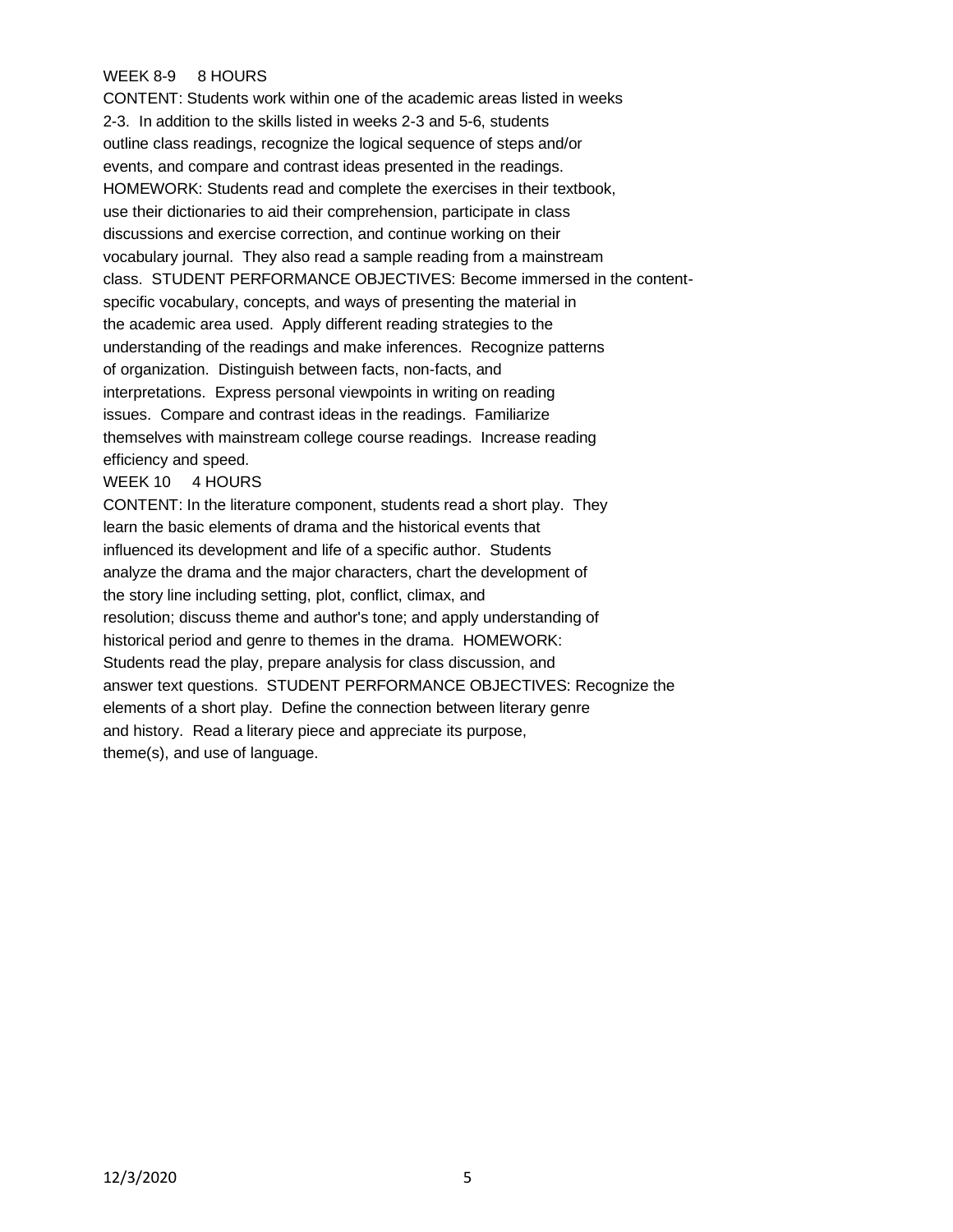## WEEK 11-12 8 HOURS

CONTENT: Students work within one of the academic areas listed in weeks 2-3. In addition to the skills listed in weeks 2-3, 5-6, and 8-9, students recognize synonyms/antonyms and punctuation as context clues, evaluate the readings for author perspective, and move from concrete statements to abstract concepts. HOMEWORK: Students read and complete the exercises in their textbook, use their dictionaries to aid their comprehension, participate in class discussions and exercise correction, and continue working on their vocabulary journal. They also read a sample reading from a mainstream class. STUDENT PERFORMANCE OBJECTIVES: Become immersed in the content-specific vocabulary, concepts, and ways of presenting the material in the academic area used. Apply different reading strategies to the understanding of the readings and make inferences, particularly the use of synonyms/antonyms and punctuation as tools for comprehension. Recognize patterns of organization. Distinguish between facts, nonfacts, and interpretations. Express personal viewpoints in writing on reading issues. Compare and contrast ideas in the readings. Evaluate author perspective. Demonstrate understanding of abstract concepts. Familiarize themselves with mainstream college course readings. Increase reading efficiency and speed.

#### WEEK 13 4 HOURS

CONTENT: In the literature component, students read poetry. They learn the basic elements of poetry. Students read and analyze the poems and their themes through the use of language, imagery, and symbolism. They also note the lyrical aspects of poetry in its rhyme scheme, meter, and other relevant characteristics. HOMEWORK: Students read poetry, prepare analysis for class discussion, and answer text questions. STUDENT PERFORMANCE OBJECTIVES: Recognize the elements of poetry and discuss the relevant aspects of the genre. Read a literary piece and appreciate its purpose, theme(s), and use of language.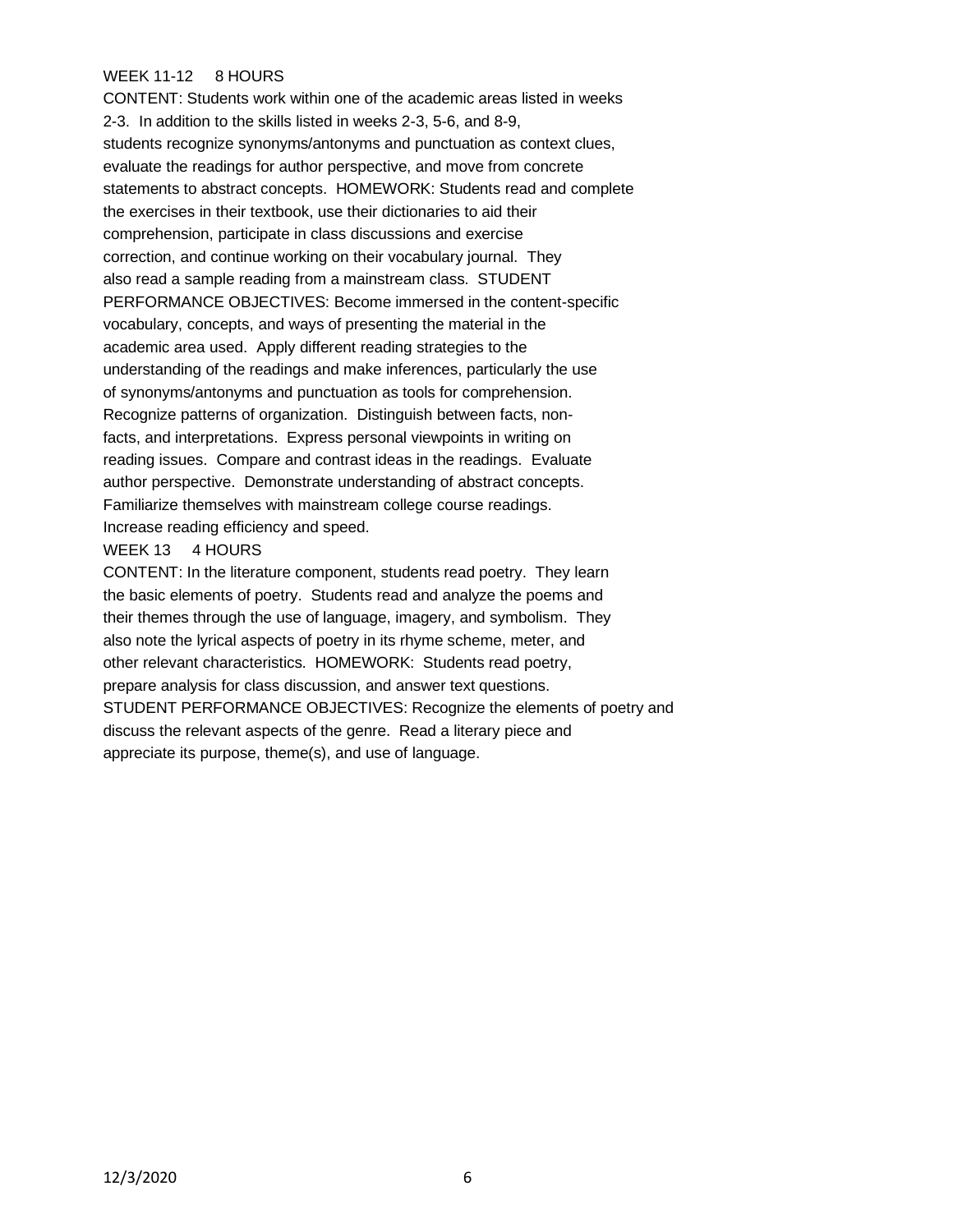## WEEK 14-15 8 HOURS

CONTENT: Students work within one of the academic areas listed in weeks 2-3. In addition to the skills listed in weeks 2-3, 5-6, 8-9, and 11- 12, students are exposed to the scientific style of writing and the use of the passive voice and other specific characteristics of the scientific writing style. HOMEWORK: Students read and complete the exercises in their textbook, use their dictionaries to aid their comprehension, participate in class discussions and exercise correction, and continue working on their vocabulary journal. They also read a sample reading from a mainstream class. STUDENT PERFORMANCE OBJECTIVES: Become immersed in the content-specific vocabulary, concepts, and ways of presenting the material in the academic area used. Apply different reading strategies to the understanding of the readings and make inferences, particularly use of synonyms/antonyms and punctuation as tools for comprehension. Recognize patterns of organization. Familiarize themselves with the scientific style of writing and the use of the passive voice. Distinguish between facts, non-facts, and interpretations. Express personal viewpoints in writing on reading issues. Compare and contrast ideas in the readings. Evaluate author perspective. Demonstrate understanding of abstract concepts. Familiarize themselves with mainstream college course readings. Increase reading efficiency and speed.

### WEEK 16 4 HOURS

CONTENT: In the literature component, students continue reading poetry. They review the elements of poetry. Students read and analyze the poems and their themes through the use of language, imagery, and symbolism. They also note the lyrical aspects of poetry in its rhyme scheme, meter, and other relevant characteristics. Students write poetry. HOMEWORK: Students read poetry, prepare analysis for class discussion, and answer text questions. STUDENT PERFORMANCE OBJECTIVES: Recognize the elements of poetry and discuss the relevant characteristics of the genre. Read a literary piece and appreciate its purpose, theme(s), and use of language. Write poetry.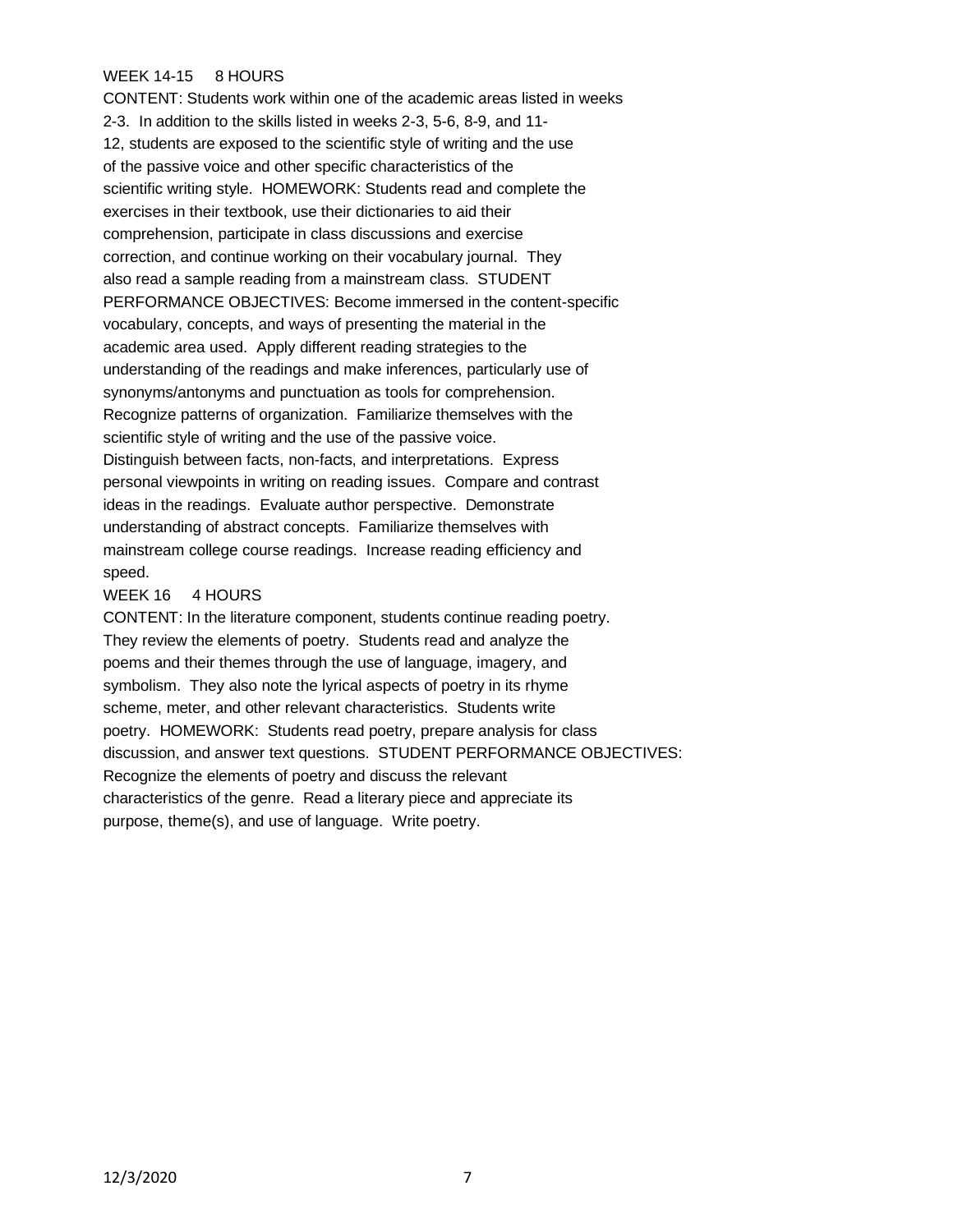## WEEK 17 4 HOURS

CONTENT: Students review general aspects of reading in a variety of academic disciplines and some common reading strategies that must be employed in the reading and analysis of texts in an academic environment. They review the various ways in which content-specific vocabulary and rhetorical patterns can be ascertained for ease of comprehension. Students discuss their personal vocabulary learning and expansion strategies. They learn to distinguish academic from literary texts and note the differences in the purpose and use of language of each. HOMEWORK: Students participate in class discussion regarding the content of the week, finish their vocabulary logs, evaluate the academic area texts they found most challenging and most accessible and discuss the reasons for it orally and in writing, and do selfevaluation. STUDENT PERFORMANCE OBJECTIVES: Review reading comprehension and vocabulary development strategies. Review general aspects of reading in academic disciplines. Develop awareness of the self-initiative and reading efficiency needed in an academic environment to succeed in mainstream classes. Define personal styles and strategies for reading comprehension and vocabulary development. Distinguish the purpose and use of language of both academic and literary texts. WEEK 18 2 HOURS Final Exam

### **OUT OF CLASS ASSIGNMENTS:**

Required Outside Hours: Assignment Description: Complete textbook exercises, read short stories, complete vocabulary journal.

### **METHODS OF INSTRUCTION:**

Reading, lecture, whole-group and small-group discussion, vocabulary logs, analysis of academic reading selections, writing, self-evaluation, and discussion and evaluation of literature.

#### **METHODS OF EVALUATION:**

Methods Of Evaluation Writing assignments Percent of total grade: 20.00 % 20% - 40% Written homework; Reading reports; Essay exams; Other: Self-evaluation, poetry writing Objective examinations Percent of total grade: 60.00 % 60% - 70% Multiple choice; True/false; Matching items; Completion Other methods of evaluation Percent of total grade: 10.00 % 10% - 20% Reading journals/logs, small group focused discussion.